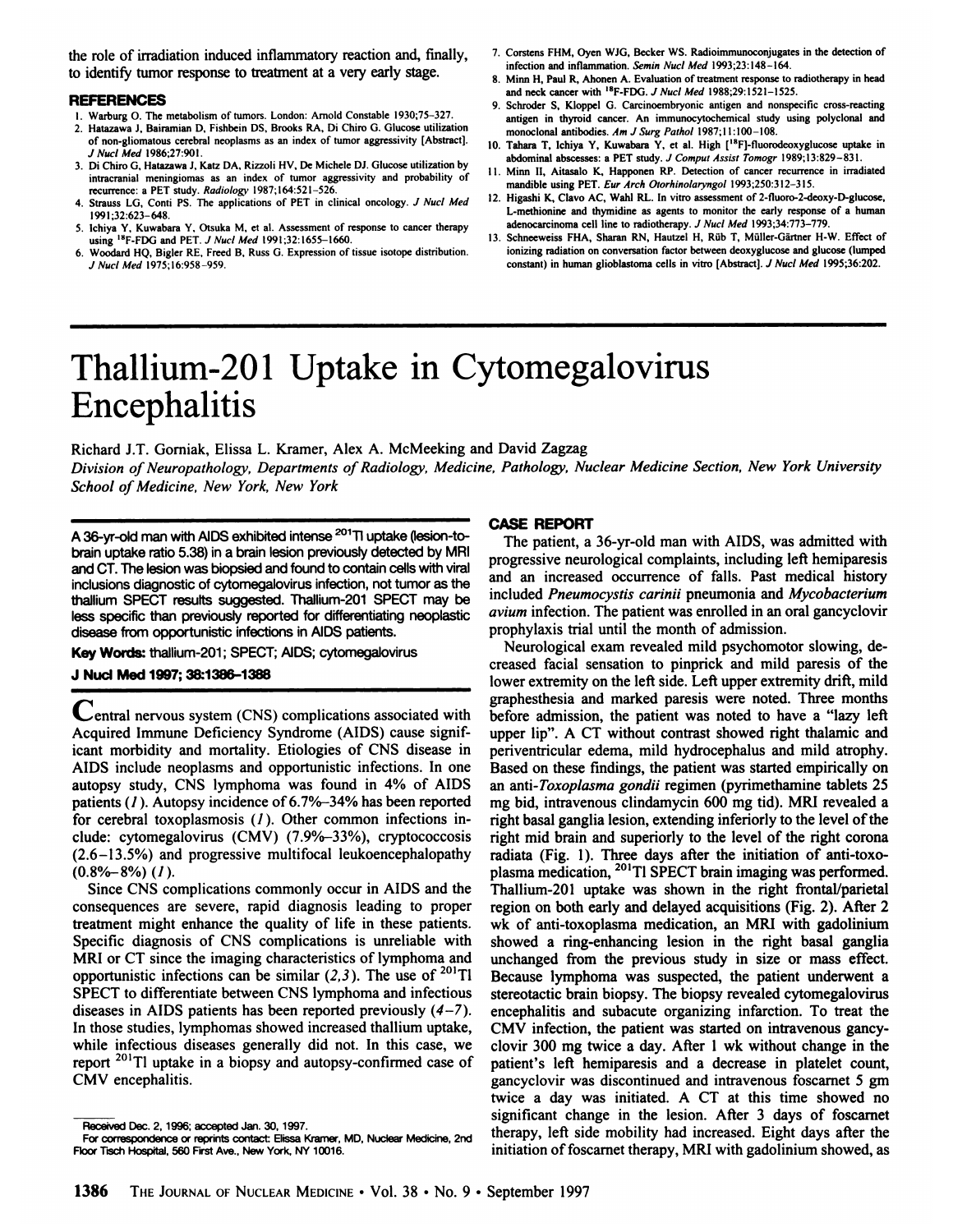

**FIGURE 1.** (A) An axial section of a magnetization prepared T1-weighted volume acquisition MRI without contrast. Abnormal decreased signal was apparent in the lesion located in the right basal ganglia with a rim of hyperintense signal surrounding this focus. (B) The center of the lesion increased in signal prominently on T2-weighted images.

compared to previous studies, diminished inferior extent of the enhancement within the lesion and an increase in the cephalad extent of the lesion within the perivascular spaces. The patient's clinical status continued to improve. He was discharged on foscarnet. Seven weeks later, the patient died following respi ratory arrest precipitated by massive epistaxis.

An autopsy showed pulmonary invasive aspergillosis, CMV pneumonitis and CMV adrenalitis. Macroscopic examination of the brain revealed a  $1.7 \times 1.2 \times 1.1$  cm multicystic, necrotizing lesion within the right basal ganglia (Fig. 3A). Microscopically,



**FIGURE 2. Thallium-201 SPECT studies were acquired at 20 min and** approximately 2 hr after intravenous administration of 5 mCi 201TI-chloride. A 20% energy window was centered at the 80 keV photopeak of <sup>201</sup>Tl. Studies were reconstructed using a Butterworth filter with a 1.4 cyc/cm Nyquist frequency, a 0.6 cyc/cm high-cut frequency and an alpha of 3.0. Attenuation correction using Chang's algorithm was performed. Thallium uptake was shown in the right frontal/parietal region on both early and delayed acquisi tions. Thallium uptake was quantified by dividing the average counts in a region of interest drawn around the lesion by the average counts in either the contralateral brain or scalp. (A) Twenty minutes after injection of <sup>201</sup>Tl. Lesion/contralateral brain ratio 5.38, lesion/contralateral scalp ratio 0.95. (B) Two hours after injection of <sup>201</sup>TI. Lesion/contralateral brain ratio 5.39, lesion/contralateral scalp ratio 1.22.

the right basal ganglia exhibited a necrotizing process where several cells contained intranuclear and intracytoplasmic eosinophilic inclusions diagnostic of CMV infection (Fig. 3B). Infiltrating histiocytes (Fig. 3C) were primarily distributed around blood vessels. Sections from the cerebral cortex showed



**FIGURE 3. (A) Coronal section of the** brain with a necrotic, cavitated lesion at the level of the right basal ganglia. Several discolored and irregular "plaques" (arrow heads) are diffusely present in the white matter. (B) Diagnostic CMV inclusions (arrowhead) were seen in several cells (H&E, X100). (C) Infiltrating histiocytes were primarily visible around blood ves sels (H&E,  $\times$ 50).